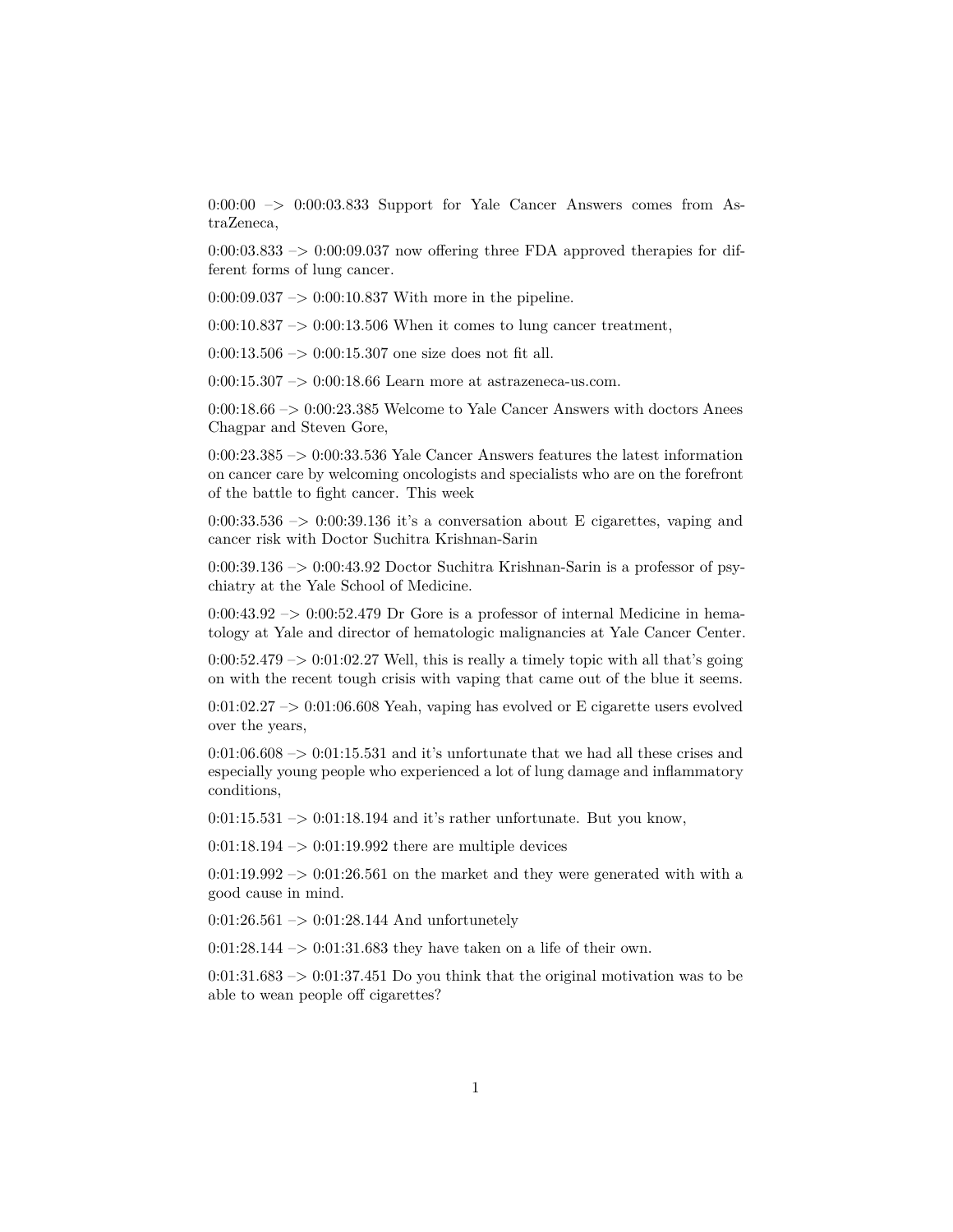$0:01:37.451 \rightarrow 0:01:49.837$  Absolutely, I think the original devices which were developed by a Chinese pharmacist were actually created to offer smokers a cleaner form of Nicotine to help with their cigarette

 $0:01:49.837 \rightarrow 0:01:54.426$  addiction. As most people who are in the cancer field know very well,

 $0:01:54.426 \rightarrow 0:01:58.7$  tobacco, combustible cigarette smoke is one of the worst

 $0:01:58.7 \rightarrow 0:02:03.474$  well known causes of cancer and a variety of other inflammatory conditions.

 $0:02:03.474 \rightarrow 0:02:09.883$  So there has always been the hope that we would be able to get smokers to quit using their cigarettes.

 $0:02:09.883 \rightarrow 0:02:13.59$  That has not always played out the way that we like it to.

 $0.02:13.59 \rightarrow 0.02:20.752$  A lot of smokers still smoke despite having multiple health problems, despite knowing the health risks of smoking.

 $0:02:20.752 \rightarrow 0:02:26.532$  So the idea here was that perhaps if you have a cleaner form of nicotine available to them,

 $0:02:26.532 \rightarrow 0:02:32.77$  the underlying thought being that nicotine is the addictive substance in cigarettes and

 $0:02:32.77 \rightarrow 0:02:34.103$  if you can replace

 $0:02:34.103 \rightarrow 0:02:36.769$  that addiction with something else

 $0:02:36.769 \rightarrow 0:02:40.889$  then perhaps smokers will be able to quit this combustible product,

 $0:02:40.889 \rightarrow 0:02:43.919$  which is of course fraught with so many problems.

 $0:02:43.919 \rightarrow 0:02:50.949$  And as you know, as everybody's heard, it has 4000 chemicals and causes combustion and has a variety of respiratory

 $0.02:50.949 \rightarrow 0.03:00.038$  issues so I think the concept behind it was a positive one and the idea of potentially helping smokers quit with the cleaner form of nicotine,

 $0:03:00.038 \rightarrow 0:03:04.159$  also called harm reduction, is not an idea that we should throw out.

 $0:03:04.159 \rightarrow 0:03:11.61$  And yet, the success with either nicotine patches or nicotine gum, which are those that come to mind has not been terrific,

 $0:03:11.61 \rightarrow 0:03:16.151$  right? Or not that many people are successful using patches or gum.

 $0:03:16.151 \rightarrow 0:03:18.187$  Some people are. Yeah, absolutely.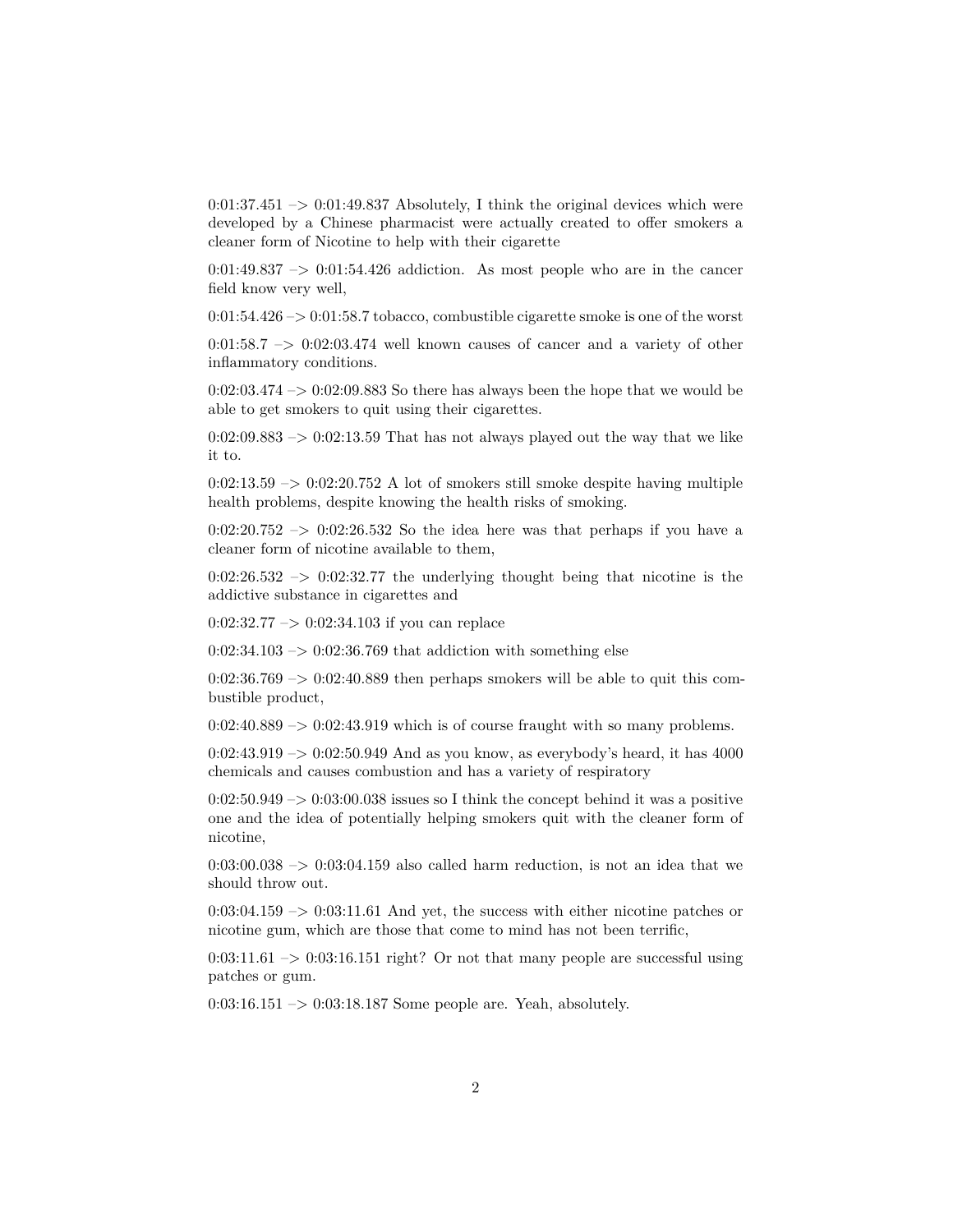$0:03:18.187 \rightarrow 0:03:21.039$  So there are a couple of problems with patches and gum.

 $0:03:21.039 \rightarrow 0:03:26.278$  The main problem is that they do not deliver nicotine the same way that a cigarette does.

 $0:03:26.278 \rightarrow 0:03:34.379$  One of the things that is most reinforcing about somebody smoking a cigarette is that initial peak in blood nicotine levels you get when you

 $0:03:34.379 \rightarrow 0:03:39.294$  combust the product and you get an elevation in blood nicotine levels in your body.

 $0:03:39.294 \rightarrow 0:03:49.36$  You don't get the same kind of delivery with the nicotine Patch or nicotine gum and most people who use these products don't like them because it's not satisfying their craving

 $0:03:49.36 \rightarrow 0:03:55.855$  and their withdrawal symptoms. There are there have been studies which have shown that if you combine the two,

 $0:03:55.855 \rightarrow 0:03:59.425$  for example, if you combine nicotine Patch and gum together,

 $0:03:59.425 \rightarrow 0:04:05.569$  you have better outcomes because essentially what you're doing is you're boosting up that nicotine level.

 $0:04:05.569 \rightarrow 0:04:10.144$  So there are ways of manipulating the existing products to make them work,

 $0:04:10.144 \rightarrow 0:04:16.06$  but people are always on the lookout for something new that could be even more helpful now.

 $0.04:16.06 \rightarrow 0.04:20.086$  Is there a difference between an E cigarette and Vaping?

 $0:04:20.086 \rightarrow 0:04:21.55$  Are they just the same?

0:04:21.55  $\rightarrow$  0:04:23.197 It's a very good question.

 $0:04:23.197 \rightarrow 0:04:25.331$  No, they are essentially the same.

 $0:04:25.331 \rightarrow 0:04:26.978$  E cigarette is the device,

 $0:04:26.978 \rightarrow 0:04:30.149$  vaping is the behavior that said people are vaping,

 $0.04:30.149 \rightarrow 0.04:36.31$  you can vape whatever you put in the E cigarette device so they were originally created for nicotine.

 $0:04:36.31 \rightarrow 0:04:38.562$  You can get them with nicotine.

 $0:04:38.562 \rightarrow 0:04:41.028$  You can get them without nicotine.

 $0:04:41.028 \rightarrow 0:04:45.463$  You can get them with a variety of flavors or without flavors.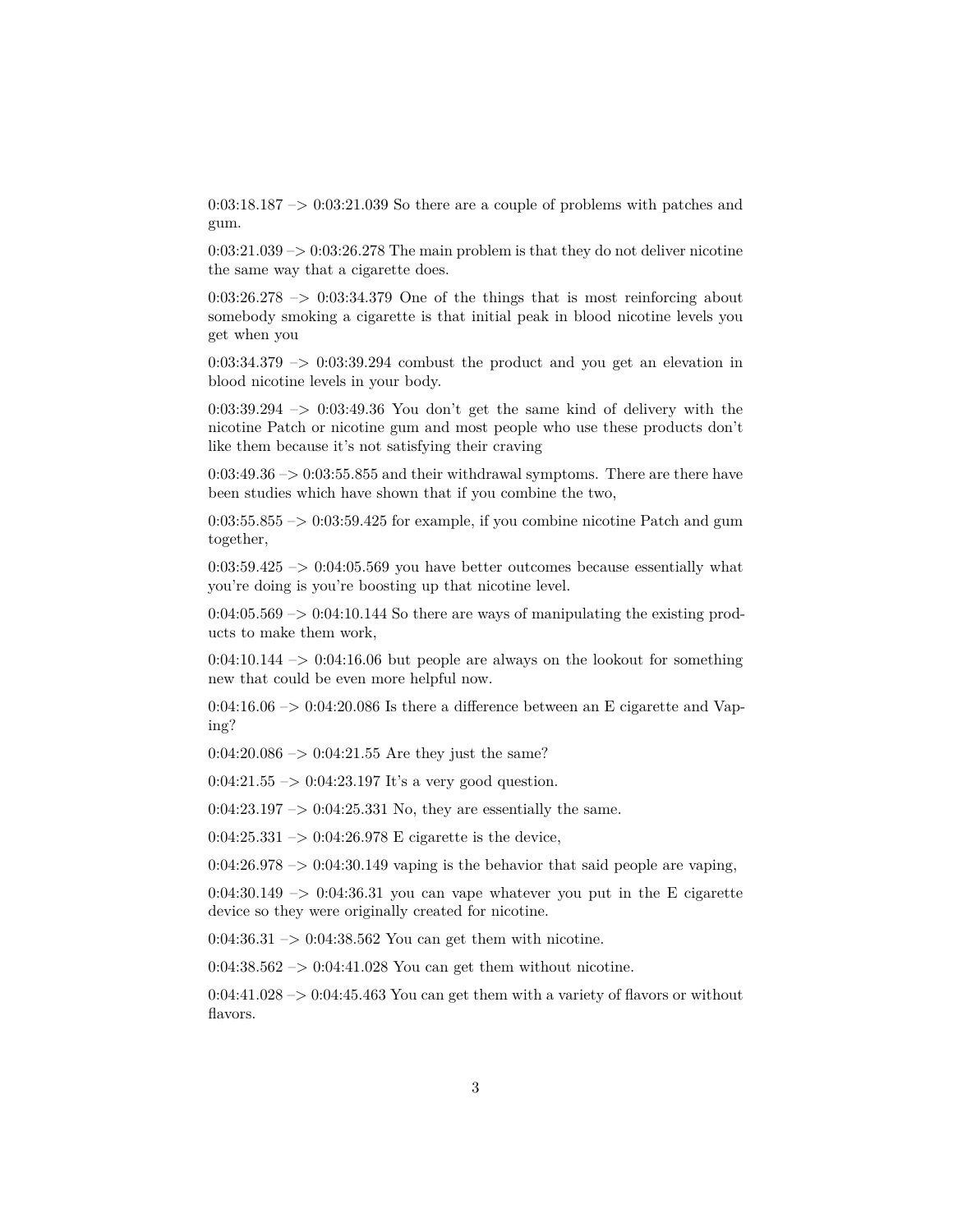$0:04:45.463 \rightarrow 0:04:56.026$  And nowadays you also get products which are easily manipulated and are being used to administer things like marijuana and a variety of other things,

 $0:04:56.026 \rightarrow 0:05:03.56$  which in in a sense I feel is what the CDC is saying has led to the current crisis that we have right now.

 $0:05:03.56 \rightarrow 0:05:08.629$  This so called black market or manipulative values of these devices now.

 $0:05:08.629 \rightarrow 0:05:12.749$  The E cigarettes that one can purchase in some drug stores,

 $0:05:12.749 \rightarrow 0:05:17.358$  for example. Can those be refilled with stuff from Vaping stores,

 $0:05:17.358 \rightarrow 0:05:19.732$  or is it a separate device?

 $0:05:21.687 \rightarrow 0:05:27.831$  There are a variety of devices on the market and each one of them can be manipulated.

 $0:05:31.74 \rightarrow 0:05:36.069$  We started out with a device which was very rudimentary,

 $0:05:36.069 \rightarrow 0:05:40.05$  which really did not even deliver nicotine that well.

 $0:05:40.05 \rightarrow 0:05:44.497$  It was called a cigalike when it initially came out, the nicotine solution.

 $0:05:44.497 \rightarrow 0:05:48.887$  And the device was not formulated very well,

 $0:05:48.887 \rightarrow 0:05:52.682$  so people didn't really get enough nicotine from these devices.

 $0:05:52.682 \rightarrow 0:05:55.884$  Overtime these formulations have become a lot better,

 $0:05:55.884 \rightarrow 0:06:01.401$  so you have these closed systems which look almost like a cigarette and are called Cigalikes.

 $0:06:01.401 \rightarrow 0:06:05.314$  Then they evolved into a variety of other systems.

 $0:06:05.314 \rightarrow 0:06:10.06$  You have things called tanks which are refillable clear tanks that you can fill

 $0.06:10.06 \rightarrow 0.06:12.461$  with any liiquid that's on the market,

 $0:06:12.461 \rightarrow 0:06:14.201$  you have things called mods,

 $0.06:14.201 - 0.06:17.322$  which are basically if you've seen people use them,

 $0.06:17.322 \rightarrow 0.06:20.264$  these don't even look like cigarettes.

 $0:06:20.264 \rightarrow 0:06:23.745$  It's a rectangular box like jewel thing.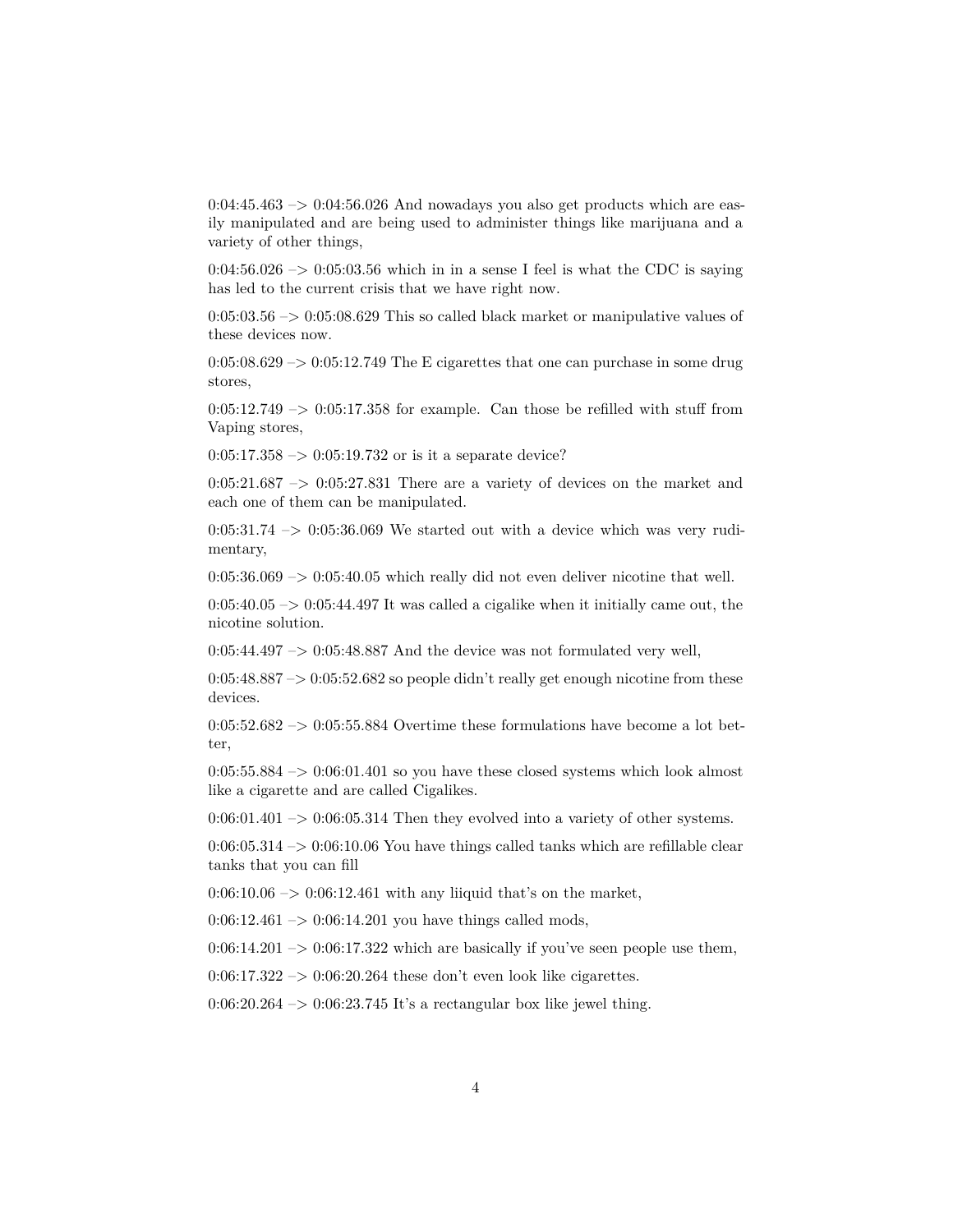$0:06:32.747 \rightarrow 0:06:36.949$  It's called box mods and you can put a variety of attachments onto them

 $0:06:36.949 \rightarrow 0:06:38.461$  to make the vapor better,

0:06:38.461 –> 0:06:40.613 you know you can produce more vapor.

 $0:06:40.613 \rightarrow 0:06:43.29$  You can change the resistance of the devices.

 $0:06:43.29 \rightarrow 0:06:52.072$  You can change the temperature of the devices so you can make your vape experience a lot better and a lot of people who use these kinds of devices use

 $0:06:52.072 \rightarrow 0:07:00.855$  them for shows. You know there are competitions that you can participate in, vape competitions for creating the smoke rings and smell.

 $0:07:00.855 \rightarrow 0:07:02.949$  You're going back to school pranks,

 $0.07:02.949 \rightarrow 0.07:07.019$  but you know they can do a lot fancier things with these devices.

 $0:07:07.019 \rightarrow 0:07:12.574$  And now the newer generation device is the one that you probably heard the most about,

 $0:07:12.574 \rightarrow 0:07:14.593$  which are the pod like devices.

 $0:07:14.593 \rightarrow 0:07:16.362$  These are the jewel device,

 $0:07:16.362 \rightarrow 0:07:21.473$  the jewel devices, the way they vary from the other devices is in multiple aspects.

 $0:07:21.473 \rightarrow 0:07:26.398$  First they are very small and they are discrete so they can be easily hidden.

 $0.07:26.398 \rightarrow 0.07:31.762$  The jewel is a closed system which means you cannot technically manipulate it.

 $0:07:31.762 \rightarrow 0:07:34.413$  It comes with nicotine and it comes,

 $0:07:34.413 \rightarrow 0:07:37.569$  with a variety of flavors,

 $0:07:37.569 \rightarrow 0:07:40.689$  but now those have been taken off the market.

 $0:07:40.689 \rightarrow 0:07:47.927$  The jewel also differs from the earlier devices because they use a nicotine salt in the device.

 $0.07:47.927 \rightarrow 0.07:55.598$  It's called benzoic acid salt and this causes faster absorption and a faster peak blood.

 $0:07:55.598 \rightarrow 0:08:06.019$  Nicotine level as opposed to freebase nicotine which is what is in all the other nicotine liquids that exist in the market now.

0:08:06.019 –> 0:08:08.624 Freebase, nicotine and salt differ.

 $0:08:08.624 \rightarrow 0:08:11.809$  As I said most cigarettes contain freebase,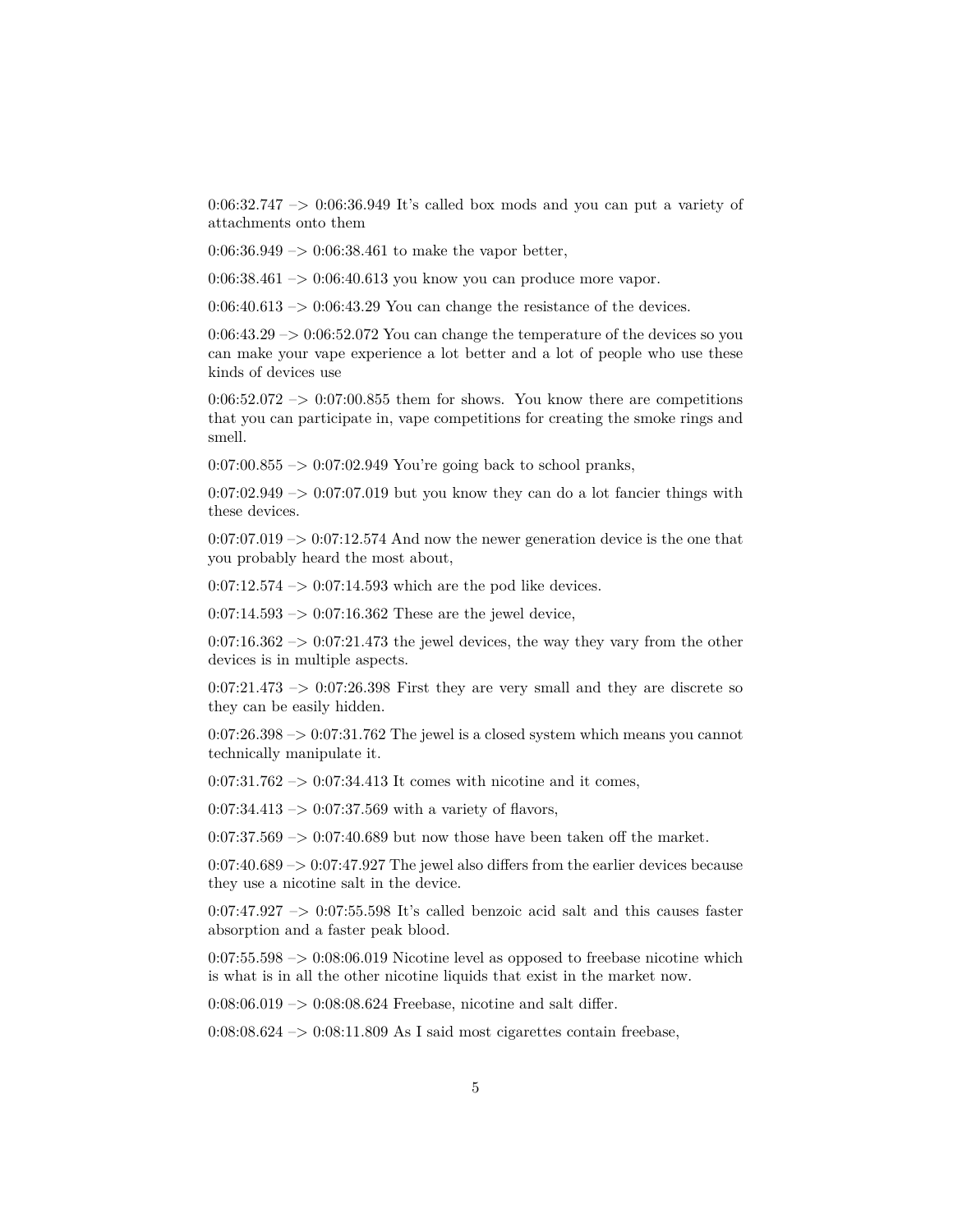0:08:11.809 –> 0:08:16.04 nicotine

 $0.08:16.04 \rightarrow 0.08:18.358$  which increase blood levels a lot faster.

 $0:08:18.358 \rightarrow 0:08:21.255$  They are also supposed to be more palatable.

 $0:08:21.255 \rightarrow 0:08:22.93$  Now this is what is said.

 $0:08:22.93 \rightarrow 0:08:25.119$  I have not seen evidence of this,

 $0:08:25.119 \rightarrow 0:08:35.933$  but it said that Iiquid's that contain nicotine salts can be used a lot more easily because they do not produce that harsh undertone that most freebase nicotine has.

 $0.08:35.933\rightarrow0.08:40.698$  It stings right, it stings in the back of your throat or makes you cough.

 $0.08:40.698 \rightarrow 0.08:42.82$  Or you know just tastes better.

 $0.08:42.82 \rightarrow 0.08:50.308$  Jewe like devices. Just to follow up and answer the question you asked earlier.

 $0.08:50.308 \rightarrow 0.08:59.58$  As I said, the market has evolved to now where there are jewel knock off pods where you can actually buy

 $0:08:59.58 \rightarrow 0:09:10.24$  slower open pods and fill them with whatever you want and use them with the jewel device and then this has evolved into even other products which like the dualan

 $0:09:10.24 \rightarrow 0:09:12.451$  dualan come in multiple flavors.

 $0:09:12.451 \rightarrow 0:09:19.692$  So I think the problem with this market is in the quest to come up with the product that works for smokers,

 $0:09:19.692 \rightarrow 0:09:26.264$  with the idea being that it needs to produce the maximum nicotine level it needs to be palatable.

 $0:09:26.264 \rightarrow 0:09:29.548$  It needs to satisfy the smokers we have created.

0:09:29.548 –> 0:09:31.559 This market that is producing.

 $0:09:31.559 \rightarrow 0:09:36.875$  all these devices, which unfortunately are also very attractive to youth,

 $0:09:36.875 \rightarrow 0:09:43.412$  which is what has led to the huge youth epidemic that we have with the current CDC number.

0:09:43.412  $\rightarrow$  0:09:50.524 Saying that almost 27.5% of high school youth are using these devices regularly in the past month.

 $0:09:50.524 \rightarrow 0:09:53.182$  Those are the numbers.

 $0:09:53.182 \rightarrow 0:09:55.768$  So there are all these kids

 $0.09:55.768 \rightarrow 0.10:01.73$  who have used these devices in the past month and

 $0:10:01.73 \rightarrow 0:10:04.089$  I'm sure that not all 27.5%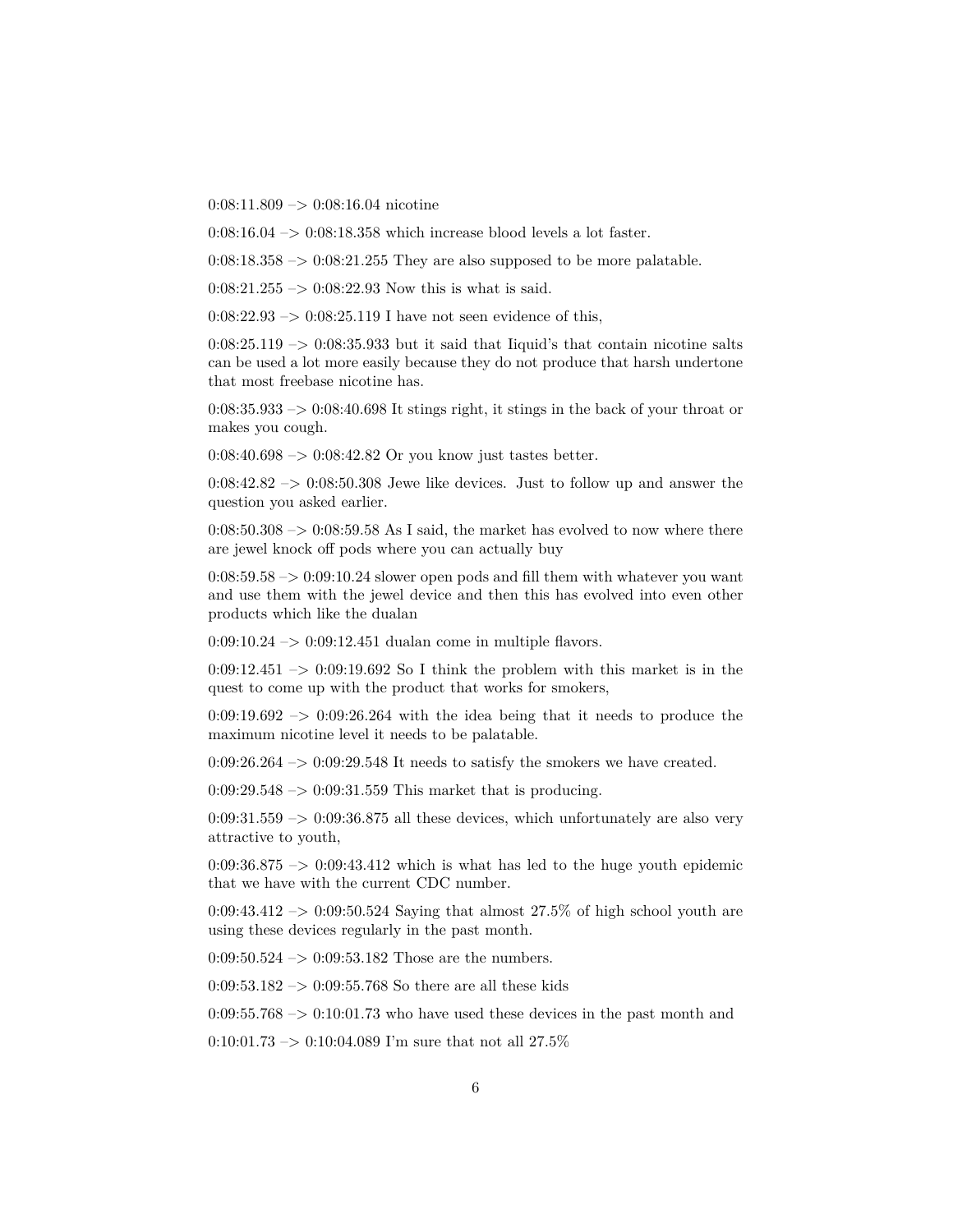$0:10:04.089 \rightarrow 0:10:06.82$  have used them every day in the past month,

 $0:10:06.82 \rightarrow 0:10:08.682$  but a significant number did.

 $0:10:08.682 \rightarrow 0:10:15.138$  And how does that compare to what cigarette users used to be like in that population say 20 years ago?

 $0:10:15.138 \rightarrow 0:10:24.448$  So it's probably I would say coming up to equivalent standards and it's a little hard to make an apples to apples comparison with these two products.

 $0:10:24.448 \rightarrow 0:10:28.606$  The reason being that a cigarette is a combustible product.

 $0:10:28.606 \rightarrow 0:10:32.58$  You light it and then you have to use it up before it burns out.

 $0:10:32.58 \rightarrow 0:10:35.475$  With these devices you have the option of charging it,

 $0:10:35.475 \rightarrow 0:10:40.215$  taking a puff and then putting it back in your pocket an then using it whenever you want,

 $0:10:40.215 \rightarrow 0:10:43.847$  so it's not like it runs out at the same rate that a cigarette does,

 $0:10:43.847 \rightarrow 0:10:51.429$  which is one of the big problems that we have in this field because we don't know how to quantify use of these devices and

 $0:10:51.429 \rightarrow 0:10:53.642$  equate them to cigarettes. At this point,

 $0:10:53.642 \rightarrow 0:11:00.222$  the only thing I can really think of is looking at things like nicotine and cotinine levels which exist in both,

 $0:11:00.222 \rightarrow 0:11:01.644$  so it's a different beast.

 $0:11:01.644 \rightarrow 0:11:03.419$  I would say that cigarettes are.

 $0:11:03.419 \rightarrow 0:11:11.792$  But I would say the users are about the same and the scary thing about these products is how much they appeal to youth number one.

 $0:11:11.792 \rightarrow 0:11:16.585$  And my area of research is really an understanding of youth substance.

 $0:11:16.585 \rightarrow 0:11:20.163$  Youth risk behaviors and developing interventions for it.

 $0:11:20.163 \rightarrow 0:11:23.678$  So I have worked with a lot of substances in the past,

 $0:11:23.678 \rightarrow 0:11:34.99$  but I've never seen anything grow so exponentially as I have these products and it's pretty amazing how the appeal of these products has just grown exponentially over the past

 $0:11:34.99 \rightarrow 0:11:36.99$  few years. So what is the appeal?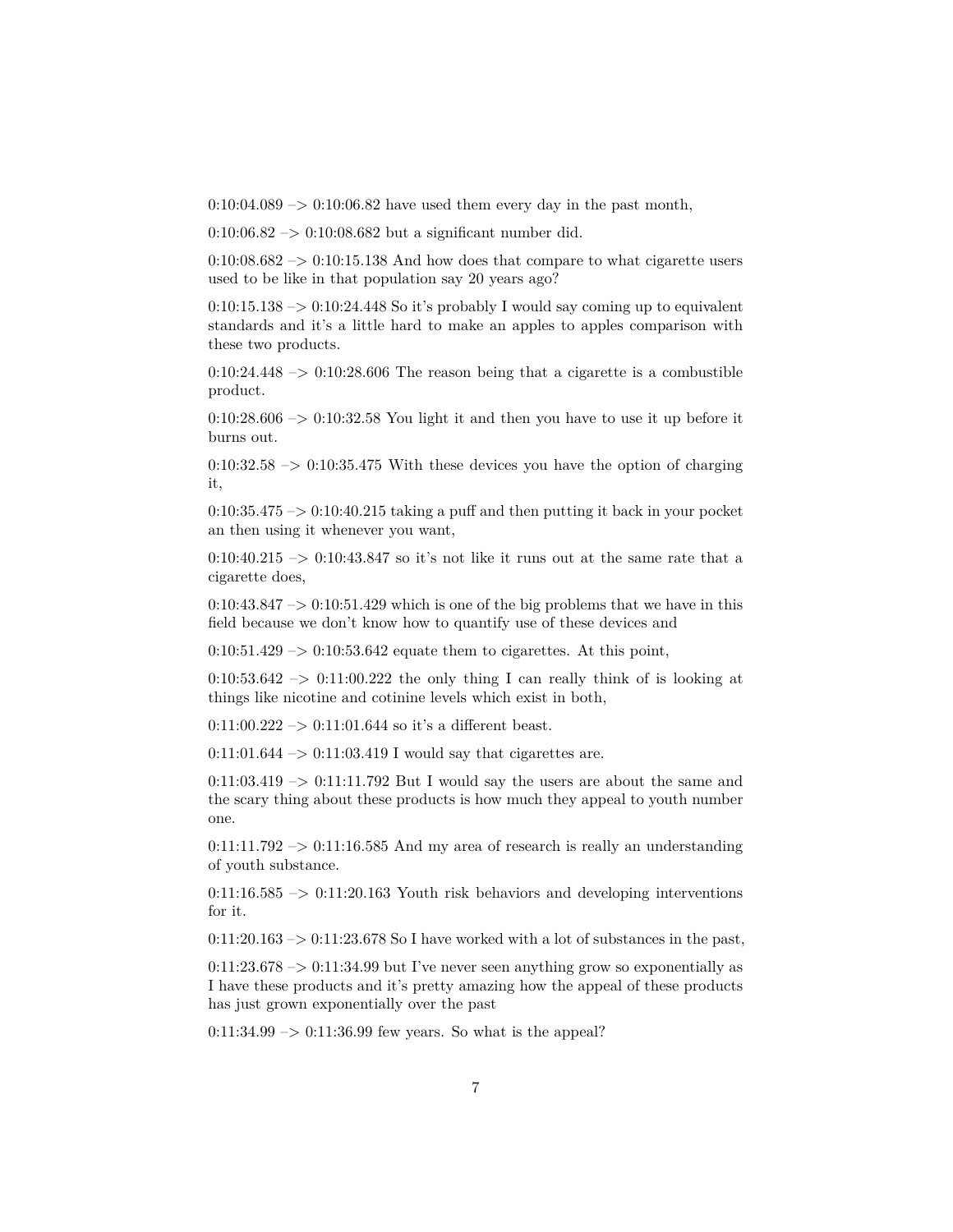$0:11:36.99 \rightarrow 0:11:38.59$  Is it that they seem cool?

0:11:38.59  $\rightarrow$  0:11:40.601 I mean, I understand the flavors,

 $0:11:40.601 \rightarrow 0:11:46.166$  but you know, kids can get flavors from chewing gum and all sorts of candy and other garbage,

 $0:11:46.166 \rightarrow 0:11:48.12$  So we've been

 $0:11:48.12 \rightarrow 0:11:51.494$  looking into this quite a bit in our work.

 $0:11:51.494 \rightarrow 0:11:52.855$  And we still need to

 $0:11:52.855 \rightarrow 0:11:55.577$  understand the full picture,

 $0:11:55.577 \rightarrow 0:11:57.768$  but here's what I think is going on.

 $0:11:57.768 \rightarrow 0:12:00.668$  First of all, you get multiple kinds of devices,

0:12:00.668  $\rightarrow$  0:12:02.562 right? So it's very innovative.

 $0:12:02.562 \rightarrow 0:12:05.167$  You can do smoke tricks with these devices,

 $0:12:05.167 \rightarrow 0:12:07.179$  or vape tricks with these devices.

 $0:12:07.179 \rightarrow 0:12:09.994$  That's another innovative aspect of things.

 $0:12:09.994 \rightarrow 0:12:12.36$  Kids who are that in that age range,

 $0:12:12.36 \rightarrow 0:12:22.019$  teenagers are really looking for things that they can make their own and yet give them this innovative aspect of it

 $0:12:22.019 \rightarrow 0:12:24.066$  There always being told,

0:12:24.066  $\rightarrow$  0:12:26.113 don't do this or don't do that.

 $0:12:26.113 \rightarrow 0:12:30.59$  Here is something that they can manipulate to kind of make their own.

 $0:12:30.59 \rightarrow 0:12:34.94$  They can choose from anywhere between 7 and 15,000 flavors.

 $0:12:34.94 \rightarrow 0:12:38.44$  There's an amazing range of flavors out there.

 $0:12:38.44 \rightarrow 0:12:42.144$  They can choose to use it with or without nicotine.

 $0:12:42.144 \rightarrow 0:12:45.919$  They can choose to put marijuana in it if they want,

 $0:12:45.919 \rightarrow 0:12:47.842$  or they can choose to add things

 $0:12:47.842 \rightarrow 0:12:51.048$  or use it with other things,

 $0:12:51.048 \rightarrow 0:12:58.386$  so I think the innovative aspect of these devices is really what draws kids to these products.

 $0:12:58.386 \rightarrow 0:13:00.096$  The flavors are a huge,

 $0:13:00.096 \rightarrow 0:13:05.082$  appealing aspect of it. We have asked many about this over the years.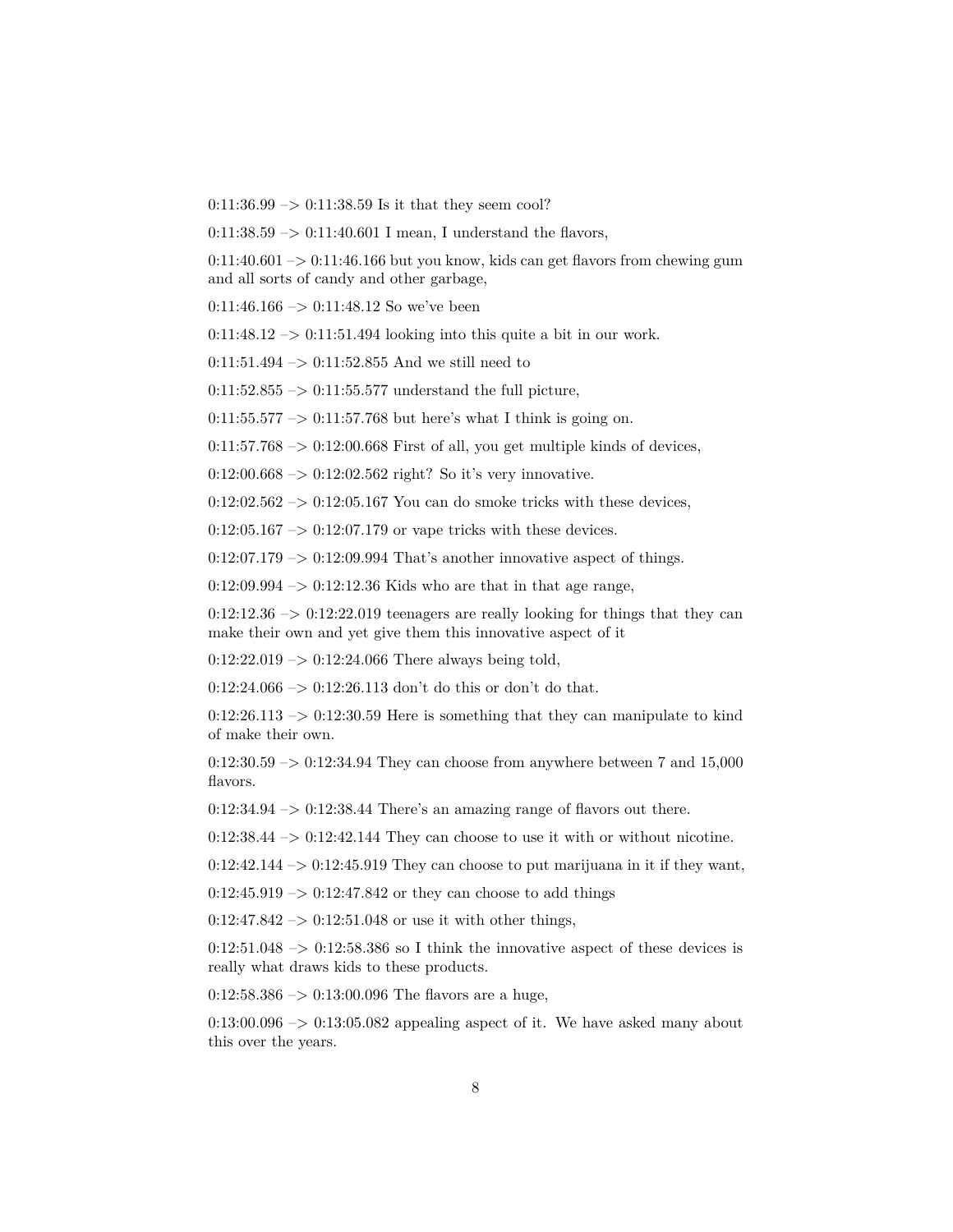$0:13:05.082 \rightarrow 0:13:08.929$  We conduct longitudinal surveys in schools in Indiana

 $0:13:08.929 \rightarrow 0:13:15.576$  and the New Haven County and flavors are one of the top reasons why kids like these devices,

 $0:13:15.576$  ->  $0:13:18.006$  like using them. They taste good.

 $0:13:18.006 \rightarrow 0:13:21.009$  The other aspect, which they really like,

 $0:13:21.009 \rightarrow 0:13:23.868$  is the fact that they're very discreet.

 $0:13:23.868 \rightarrow 0:13:27.514$  One of the things we hear a lot from,

 $0:13:27.514 \rightarrow 0:13:31.873$  teachers in schools, and we do a lot of work in schools too,

 $0:13:31.873 \rightarrow 0:13:34.089$  is that they're easily hidden.

 $0:13:34.089 \rightarrow 0:13:40.307$  Believe it or not, there are actually sweat shirts you can buy with holes

0:13:40.307 –> 0:13:41.879 where you can hide

 $0:13:41.879 \rightarrow 0:13:48.679$  a jewel and so in class you can take a quick puff from it if you if you need to.

 $0:13:48.679 \rightarrow 0:13:52.494$  And they don't produce as much smoke as cigarettes.

 $0:13:52.494 \rightarrow 0:13:54.557$  So again, they're very discreet.

 $0:13:54.557 \rightarrow 0:13:59.623$  All these together make it a perfect storm for youth.

 $0:13:59.623 \rightarrow 0:14:03.562$  Wow, this is a very fascinating and important topic, but right now

 $0:14:03.562 \rightarrow 0:14:14.755$  we've got to take a short break for a medical minute. Support for Yale Cancer Answers comes from AstraZeneca, committed to pioneering the next generation of innovative lung cancer

 $0:14:14.755 \rightarrow 0:14:19.33$  treatments. Learn more at astrazeneca-us.com.

 $0:14:19.33 \rightarrow 0:14:27.879$  This is a medical minute about genetic testing which can be useful for people with certain types of cancer that seem to run in their families.

 $0:14:27.879 \rightarrow 0:14:37.323$  Patients that are considered at risk receive genetic counseling and testing so informed medical decisions can be based on their own personal risk assessment.

 $0:14:37.323 \rightarrow 0:14:44.078$  Resources for genetic counseling and testing are available at federally designated comprehensive cancer centers.

 $0:14:44.078 \rightarrow 0:14:47.965$  Interdisciplinary teams include geneticists, genetic counselors,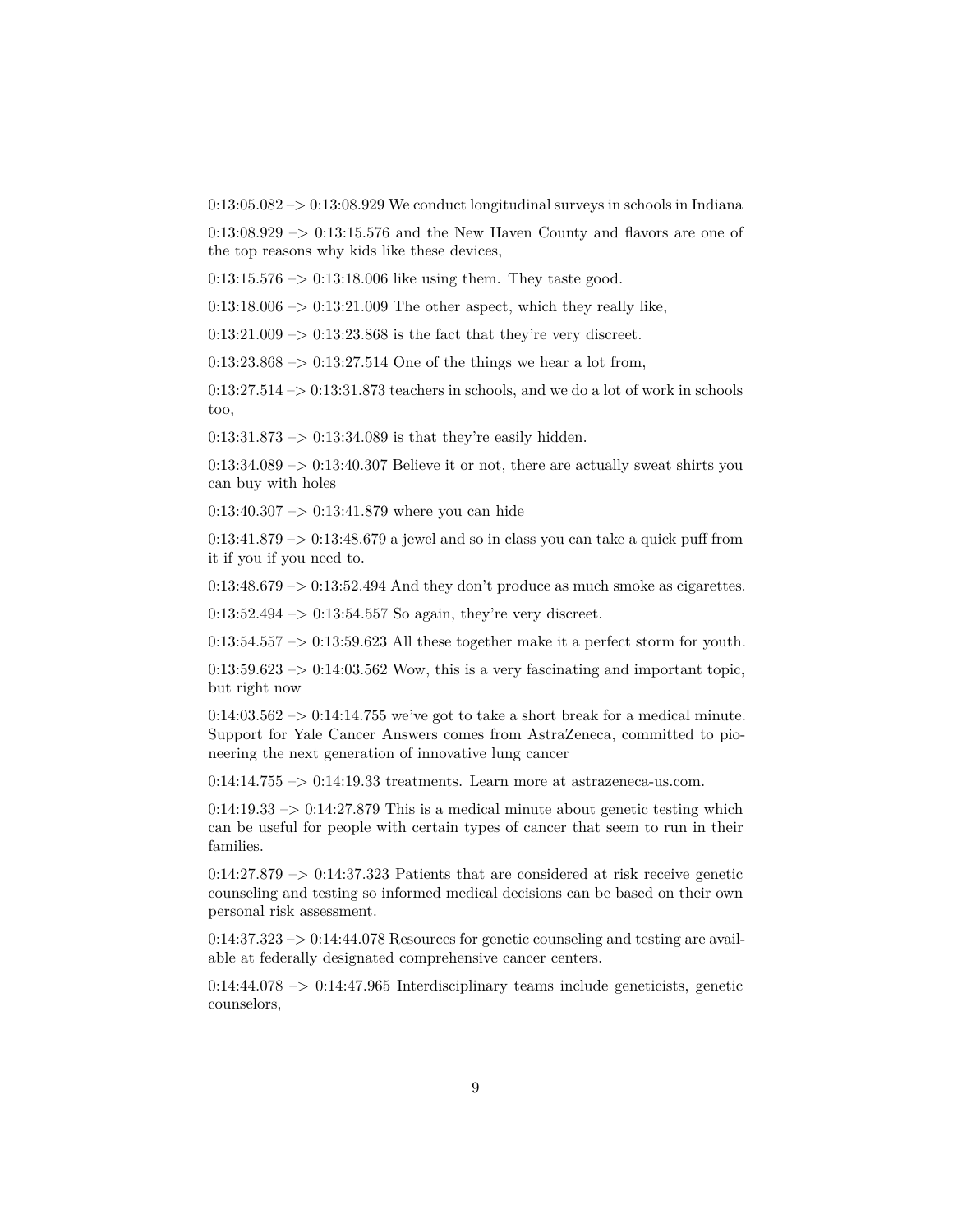$0:14:47.965 \rightarrow 0:14:55.089$  physicians, and nurses who work together to provide risk assessment and steps to prevent the development of cancer.

0:14:55.089 –> 0:14:58.482 More information is available at yalecancercenter.org.

 $0:14:58.482 \rightarrow 0:15:02.12$  You're listening to Connecticut public radio.

 $0:15:02.12 \rightarrow 0:15:04.535$  Welcome back to Yale Cancer Answers.

 $0:15:04.535 \rightarrow 0:15:06.428$  This is doctor Steven Gore.

 $0:15:06.428 \rightarrow 0:15:09.889$  I'm joined tonight by my guest doctor Krishnan-Sarin.

 $0:15:09.889 \rightarrow 0:15:14.59$  We've been discussing vaping, particularly among adolescents and youth,

 $0:15:14.59 \rightarrow 0:15:16.548$  so it was really fascinating.

 $0:15:16.548 \rightarrow 0:15:18.442$  But before the break,

 $0:15:18.442 \rightarrow 0:15:25.557$  when you were telling me that how much flavor really is drawing the youth and this whole idea of discretion,

 $0:15:25.557 \rightarrow 0:15:33.85$  I can certainly imagine the idea that you're getting away with something, and in the place where I get my haircut

 $0:15:33.85$  ->  $0:15:42.1$  I think most of the stylists vape and they mostly use jewel and

 $0:15:42.1 \rightarrow 0:15:45.597$  the person who cuts my hair is trying to get off of it

 $0:15:45.597 \rightarrow 0:15:50.407$  but sometimes it is kind of hard to know whether he just took a drag or not.

 $0:15:50.407 \rightarrow 0:15:53.404$  He isn't hiding it, but I mean it's so discreet.

 $0:15:53.404 \rightarrow 0:16:02.961$  No, it's very true. I think one of the problems with these products is that it is discrete and also unlike cigarettes which give you the cues where

 $0:16:02.961 \rightarrow 0:16:07.207$  there's smoke, it's irritating in the back of your throat.

 $0:16:07.207 \rightarrow 0:16:12.08$  Things like that you don't have those cues here which are telling you OK stop.

 $0:16:12.08 \rightarrow 0:16:15.19$  You know, maybe you shouldn't be doing this,

 $0:16:15.19 \rightarrow 0:16:24.241$  and I say kudos to all the smokers who have quit cigarettes and who have quit using these products.

 $0:16:24.241 \rightarrow 0:16:29.078$  If if they have quit and this product has been helpful to help them quit,

 $0:16:29.078 \rightarrow 0:16:32.216$  that's wonderful and I think that's a great tool,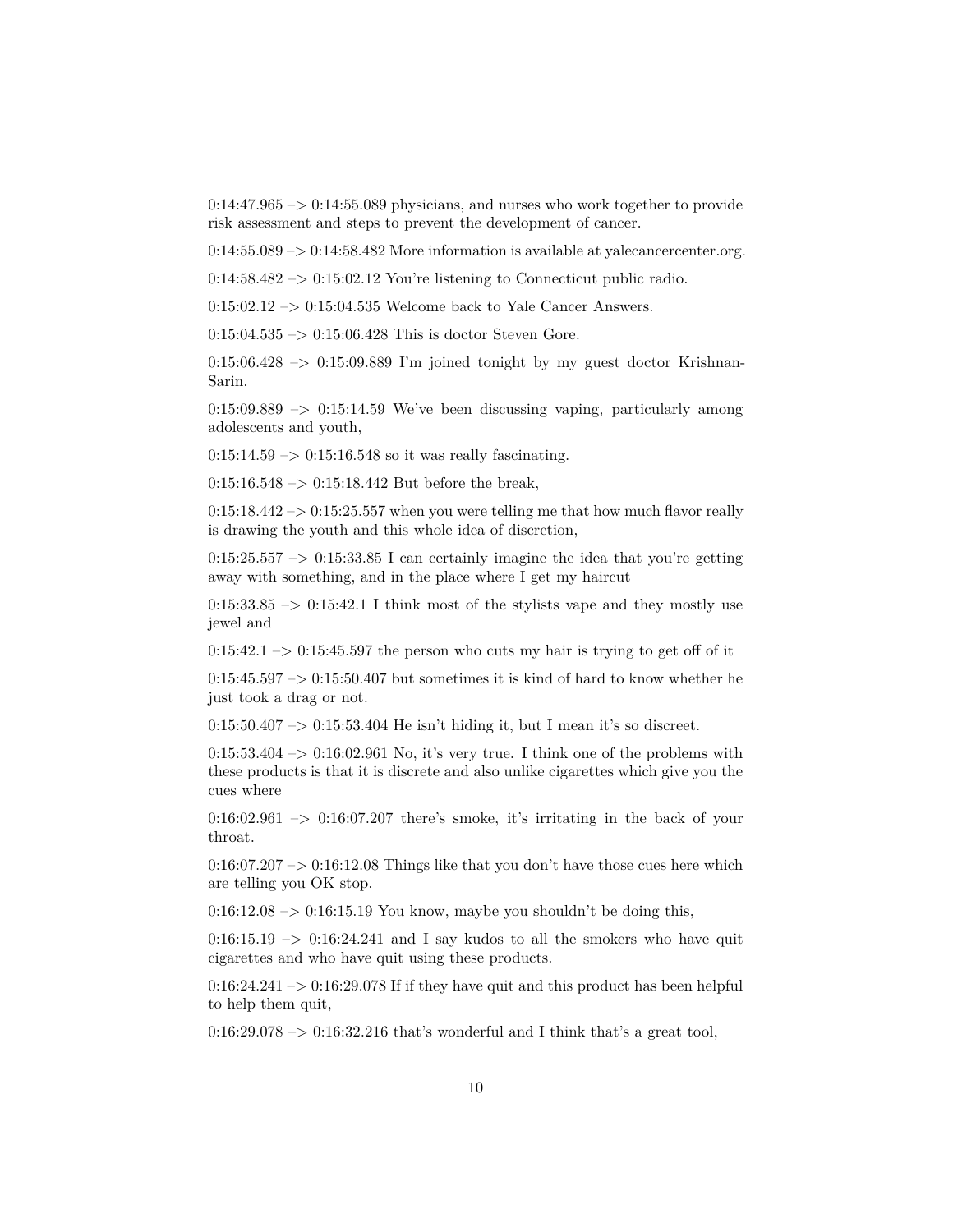$0:16:32.216 \rightarrow 0:16:38.732$  but I would also add that this should not be an addiction that they should maintain for the rest of their life.

 $0:16:38.732 \rightarrow 0:16:41.293$  We have studied for many years

 $0:16:41.293 \rightarrow 0:16:43.445$  cigarette addiction.

 $0:16:43.445 \rightarrow 0:16:53.335$  We have never really studied nicotine addiction and this is now opening up a whole bunch of problems and concerns that have been raised with the idea that somebody might

 $0:16:53.335 \rightarrow 0:16:56.418$  be dependent on nicotine for the rest of their life.

 $0:16:56.418 \rightarrow 0:17:02.769$  And you know, I think we all know that nicotine is an essential receptor on the human body and is involved in

 $0:17:02.769 \rightarrow 0:17:07.699$  almost every bodily function the nicotinic acetylcholine receptors are everywhere.

 $0:17:07.699 \rightarrow 0:17:09.497$  And if you are using nicotine,

 $0:17:09.497 \rightarrow 0:17:14.599$  you're basically altering any systems that are related to the presence of this receptor.

 $0:17:14.599 \rightarrow 0:17:21.068$  Is there anything known about the long-term health risk

 $0:17:21.068 \rightarrow 0:17:24.439$  even if it didn't have nicotine or anything else?

 $0:17:24.439 \rightarrow 0:17:26.528$  I mean, does that harm the lungs?

 $0:17:26.528 \rightarrow 0:17:28.009$  Do we know?

 $0:17:28.009 \rightarrow 0:17:32.323$  I mentioned earlier that there was exponential rise.

 $0:17:32.323 \rightarrow 0:17:38.85$  and the science has not kept up with the marketing and the rise in the use of these products.

 $0:17:38.859 \rightarrow 0:17:45.059$  So we're learning every day about what these products can do or what harm they can do or not.

 $0:17:45.059 \rightarrow 0:17:50.769$  I will tell you that the products contain substances like propylene glycol and glycerin,

 $0:17:50.769 \rightarrow 0:17:53.34$  which are used as solvents in the product.

 $0:17:53.34 \rightarrow 0:17:55.223$  Some of them contain ethanol.

 $0:17:55.223 \rightarrow 0:18:03.317$  You know these are all solvents that are used to dissolve the nicotine and or the various flavor chemicals that are put in there.

 $0:18:03.317 \rightarrow 0:18:05.386$  The problem with glycol and glycerin,

 $0:18:05.386 \rightarrow 0:18:09.842$  we're learning that they can have inflammatory reactions of their own,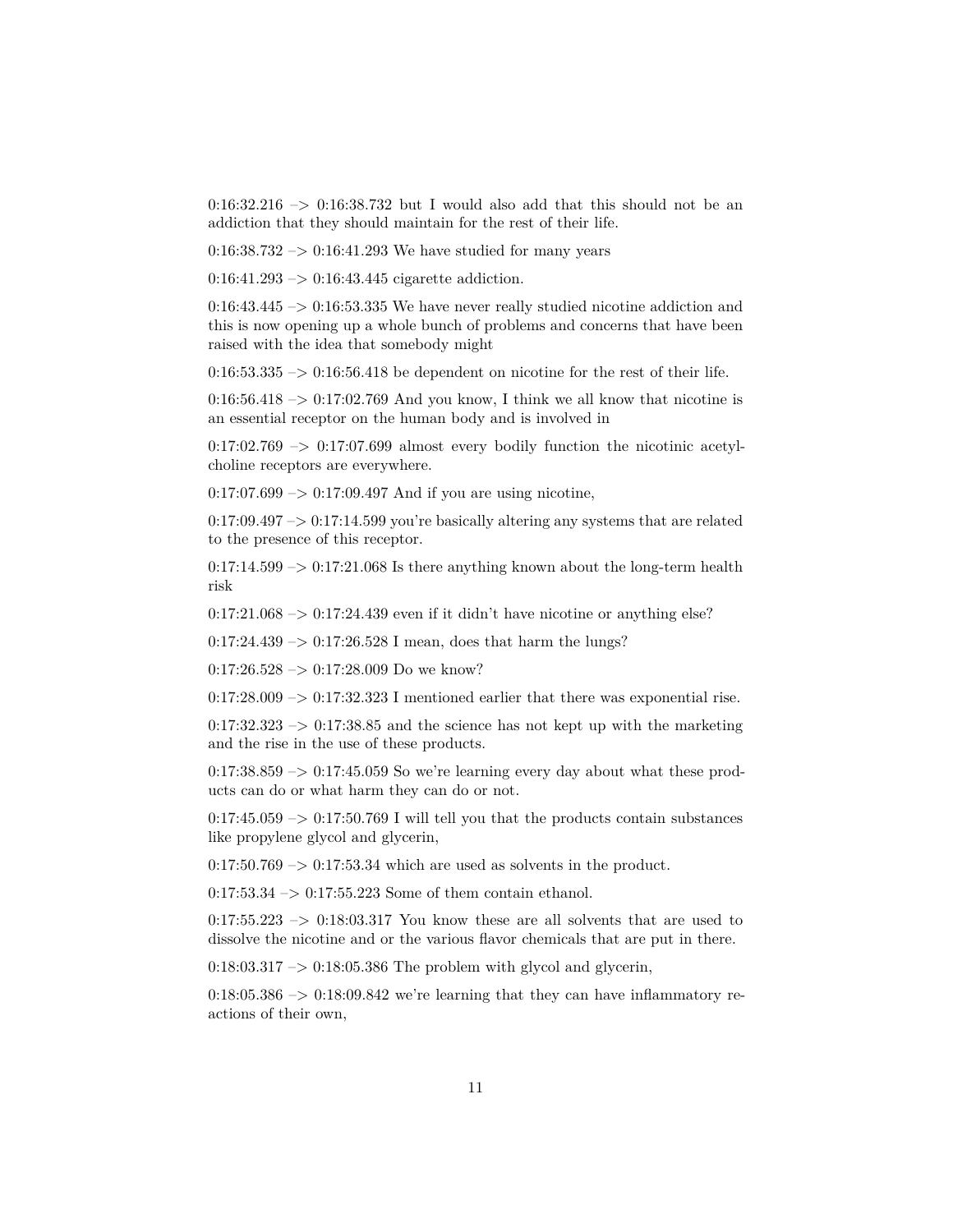$0:18:09.842 \rightarrow 0:18:20.835$  but they also, it appears create additional compounds when they're just sitting in there in the E liquid

 $0:18:20.835$   $\rightarrow$  0:18:26.635 called acetals, and these acetals are also known to have inflammatory potential.

 $0:18:26.635 \rightarrow 0:18:28.59$  I see now in addition to that,

 $0:18:28.59 \rightarrow 0:18:31.617$  the flavor chemicals themselves are not benign,

 $0:18:31.617 \rightarrow 0:18:36.031$  they're chemicals. They are things like benzaldehyde.

 $0:18:36.031 \rightarrow 0:18:39.941$  You know all these things you find in your chemistry lab.

 $0:18:39.941 \rightarrow 0:18:44.069$  Yeah exactly, and for those who don't know about diacetyl.

 $0:18:44.069 \rightarrow 0:18:53.384$  Diacetyl is also what was in buttered popcorn flavor and it was found many years ago to be associated with bronchiolitis obliterans,

 $0:18:53.384 \rightarrow 0:18:55.18$  which is a

 $0:18:55.18 \rightarrow 0:19:00.968$  inflammatory condition, and so these flavor chemicals are not benign as of themselves.

 $0:19:00.968 \rightarrow 0:19:09.151$  You know, they can have potentially inflammatory effects on the human body and the vape also contains

 $0:19:09.151 \rightarrow 0:19:15.204$  metal particles which are generated from the battery or the heating element.

 $0:19:15.204 \rightarrow 0:19:17.66$  That you're also inhaling.

 $0:19:17.66 \rightarrow 0:19:22.451$  So there is a plethora of things you're being exposed to now.

 $0:19:22.451$   $\rightarrow$  0:19:27.708 Do we have clear cut evidence that all these are leading to cancer?

 $0:19:27.708 \rightarrow 0:19:29.949$  No, we don't have it as yet.

 $0:19:29.949 \rightarrow 0:19:44.093$  There is a lot of emerging evidence that suggests that exposure in cellular models or in preclinical models leads to DNA damage which could potentially cause bladder cancer,

 $0:19:44.093 \rightarrow 0:19:47.492$  or lung cancer in animal models,

 $0:19:47.492 \rightarrow 0:19:57.088$  But we have not. I would say unfortunately, had the time frame of exposure in human to really see this emerge, it may take 10 or 20 years before

 $0.19:57.088 \rightarrow 0.19:59.98$  we see that like it did with cigarettes,

 $0.19:59.98 \rightarrow 0.20:06.076$  it took a long time with cigarettes for us to start linking cigarette use to lung cancer rates.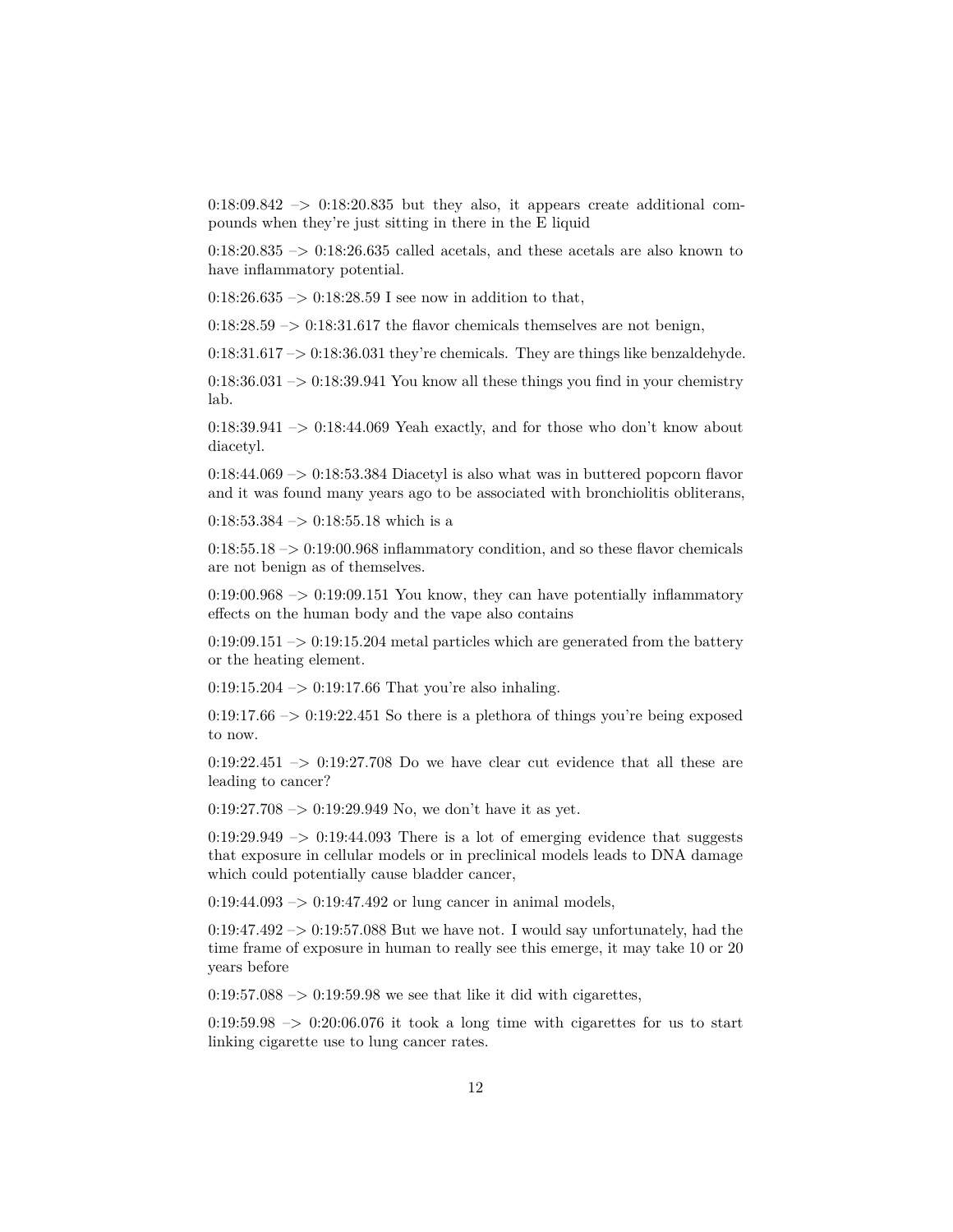$0:20:06.076 \rightarrow 0:20:13.807$  But there is a very clear evidence that lung cancer rates parallel cigarette use rates and lagged by about 10 or 12 years.

 $0:20:13.807 \rightarrow 0:20:19.839$  So there's a natural experiment going on here which is concerning and it's also concerning that

 $0:20:19.839 \rightarrow 0:20:24.082$  a majority of the use of these product seems to be by youth,

 $0:20:24.082 \rightarrow 0:20:27.627$  right? What interventions have you found,

 $0:20:27.627 \rightarrow 0:20:34.095$  if any? Are you working to either help stop using or even preferably not start using?

 $0:20:34.095 \rightarrow 0:20:45.152$  I would say unfortunately the interventional area has lagged even further behind than the other science because developing interventions takes time.

 $0:20:45.152 \rightarrow 0:20:50$  Developing interventions takes understanding of the behavior so you can

 $0:20:50 \rightarrow 0:20:57.453$  develop appropriate interventions to know whether you have to treat withdrawal symptoms of the medication,

 $0:20:57.453 \rightarrow 0:21:00.474$  or behavioral intervention will suffice.

 $0:21:00.474 \rightarrow 0:21:02.21$  You know things like that.

 $0:21:02.21 \rightarrow 0:21:10.178$  That said, the FDA has had a lot of prevention programs in place where they're really trying to educate people through ads.

 $0:21:10.178 \rightarrow 0:21:13.262$  Enter prevention programs about these products.

 $0:21:13.262 \rightarrow 0:21:17.567$  We here in Connecticut are doing a lot of work with local schools.

 $0:21:17.567 \rightarrow 0:21:20.009$  I think my group has probably visited

 $0:21:20.009 \rightarrow 0:21:22.97$  40 to 50 local schools just in the past year.

 $0:21:22.97 \rightarrow 0:21:30.564$  Talking to students and teachers and explaining to them and making them understand that this is not just water vapor,

 $0:21:30.564 \rightarrow 0:21:32.558$  which is what most kids think.

 $0:21:32.558 \rightarrow 0:21:34.94$  They think this is just water vapor.

 $0:21:34.94 \rightarrow 0:21:36.676$  It's not going to harm me.

 $0:21:36.676 \rightarrow 0:21:40.087$  It's not producing any combustion products or smoke,

 $0:21:40.087 \rightarrow 0:21:42.339$  so why should it be of harm to me?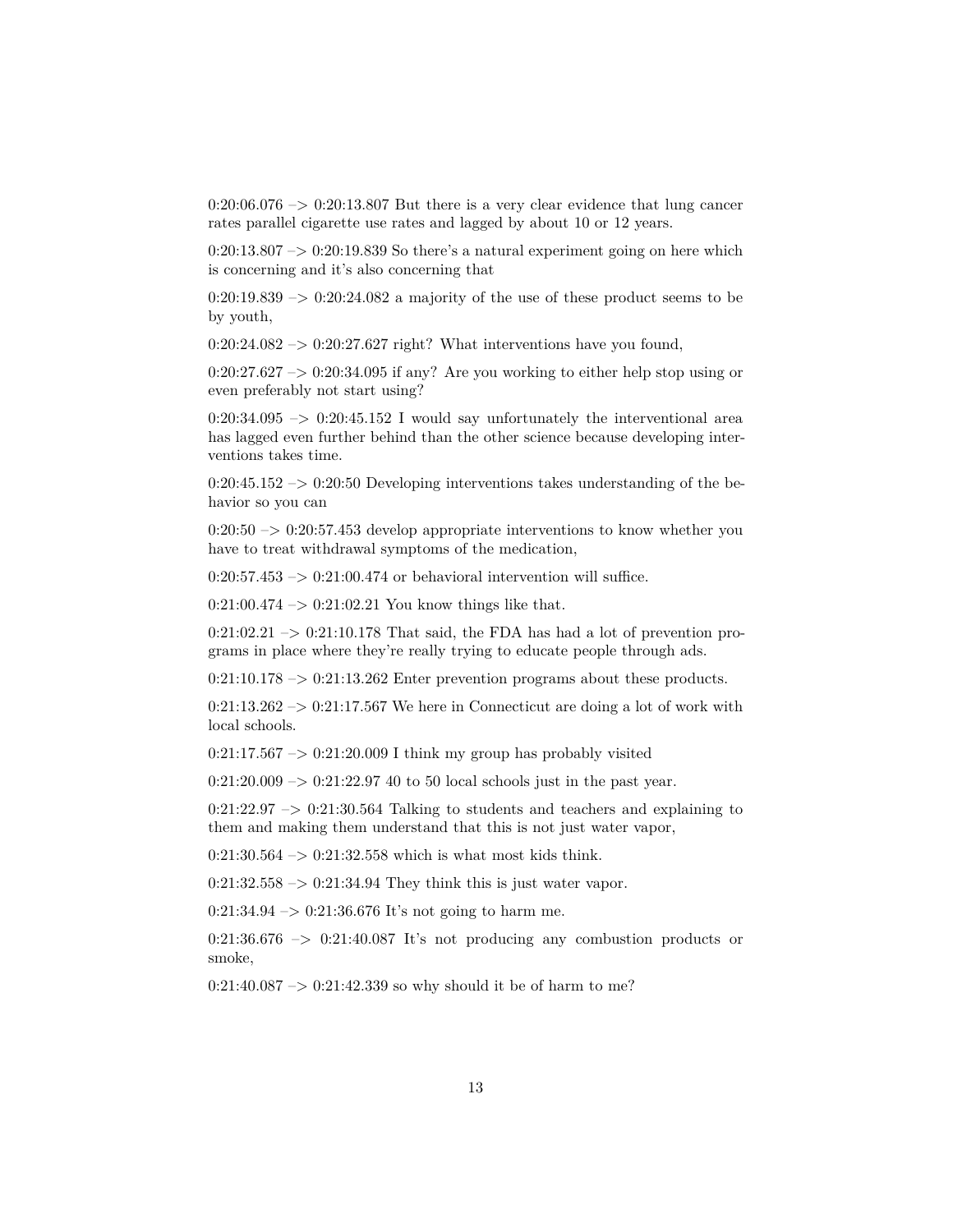$0:21:42.339 \rightarrow 0:21:53.279$  So I think education is the first step, we need to make parents and children and everybody understand that you don't just start using these products because they are there.

 $0:21:53.279 \rightarrow 0:21:58.905$  The second thing we really need to do is regulate the product's well.

 $0:21:58.905 \rightarrow 0:22:01.334$  THe product's have not

 $0:22:01.334 \rightarrow 0:22:04.471$  unfortunately been regulated.

 $0:22:04.471 \rightarrow 0:22:13.532$  I would be all for a marketplace where products like these are made available to smokers who might want to use them to quit smoking but are sold in

 $0:22:13.532 \rightarrow 0:22:23.599$  such a way that they are not available to youth who may want to initiate use of these products from an actual interventional perspective via just starting down that path

 $0:22:23.599 \rightarrow 0:22:31.394$  where we are. There has been some huge initiatives that have come out from a variety of organizations,

 $0:22:31.394 \rightarrow 0:22:40.579$  and the NIH is also starting to organize conferences on this issue to try to identify the holes and where money needs to be put.

 $0:22:40.579 \rightarrow 0:22:45.88$  We're just starting down that path of developing interventions for E cigarettes,

 $0:22:45.88 \rightarrow 0:22:56.674$  but I think most of these would probably draw some principles or ideas from what has been done for smoking cessation and things that work for smoking cessation as

 $0:22:56.674 \rightarrow 0:23:00.011$  there's a wide variety of things that have worked.

 $0:23:00.011 \rightarrow 0:23:04.002$  Behavioral interventions like calling to behavioral therapy,

 $0:23:04.002 \rightarrow 0:23:12.957$  motivational interventions. The nicotine Patch and gum and of course things like Chantix and zyban have also worked in adults.

0:23:12.957 –> 0:23:22.759 Unfortunately most of these interventions I talked about have worked primarily for adults and they have not worked very well for kids,

 $0:23:22.759 \rightarrow 0:23:31.035$  so we still have this huge hole where we need to do a lot more work to develop interventions for you then we are.

 $0:23:31.035 \rightarrow 0:23:35.463$  My group is starting down that path but we're not there yet.

 $0:23:35.463 \rightarrow 0:23:39.132$  It seems like. I'm certainly not deep in this field at all,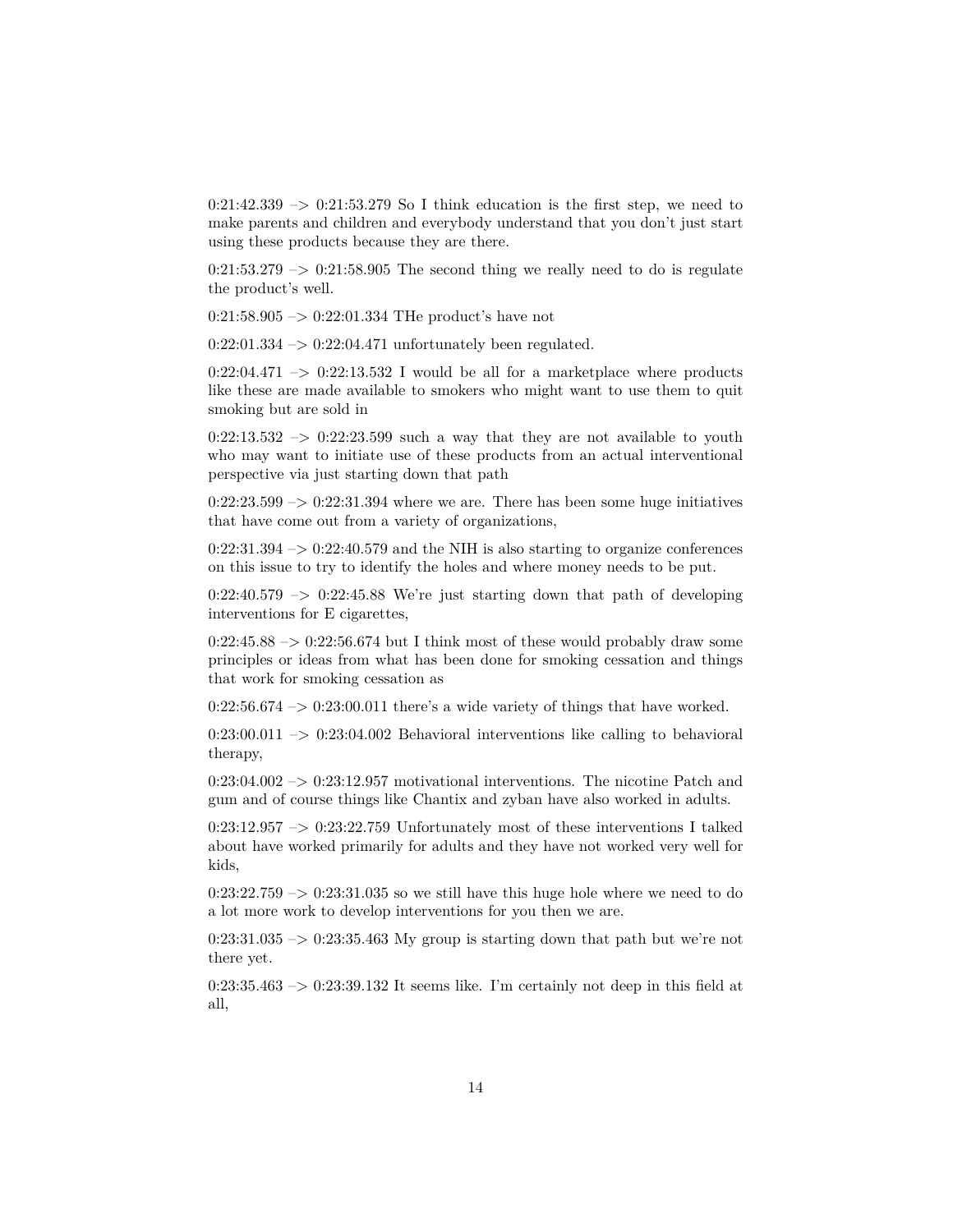$0:23:39.132 \rightarrow 0:23:43.728$  but it seems like at some point in the last 20 years smoking became not cool.

 $0:23:43.728 \rightarrow 0:23:45.496$  Yes, it became kind of gross.

 $0:23:45.496 \rightarrow 0:23:54.689$  It was excluded from bars and restaurants and there were all these ads about what smokers look like and it was disgusting and I have to imagine the kids

 $0:23:54.689 \rightarrow 0:23:58.282$  don't want to look like that person,

 $0:23:58.282 \rightarrow 0:24:01.936$  right? Yeah that ad they used with this guy,

 $0:24:01.936 \rightarrow 0:24:04.294$  he was really decrepit. And awful right?

 $0:24:04.294 \rightarrow 0:24:08.89$  But right now what you're saying is these devices are seen as cool and that's

 $0:24:08.89 \rightarrow 0:24:10.788$  the big problem I would think.

 $0:24:10.788 \rightarrow 0:24:18.683$  Yeah, there's an essential problem here in that we don't have the signs that tell us what these devices actually do to you.

 $0:24:18.683 \rightarrow 0:24:22.48$  One of the things that I have learned over many years of working with kids,

 $0:24:22.48 \rightarrow 0:24:29.027$  is you do not just go in and tell them this device is going to cause cancer because especially in this day and age of social media,

 $0:24:29.027 \rightarrow 0:24:32.125$  they'll open up an app and they'll tell you it does not.

 $0:24:32.125 \rightarrow 0:24:33.824$  There's no evidence it does this,

 $0:24:33.824 \rightarrow 0:24:36.821$  so I think we have to be very careful how we approach this.

 $0:24:36.821 \rightarrow 0:24:39.339$  I'm glad you brought up the issue about cigarette.

 $0:24:39.339 \rightarrow 0:24:42.44$  And how it kind of became a non cigarette culture.

 $0:24:42.44 \rightarrow 0:24:46.451$  Overtime this was because of all the regulatory work that we did.

 $0:24:46.451 \rightarrow 0:24:53.928$  All the education we did over a number of years which basically made people realize that they did not want to be a smoker.

 $0:24:53.928 \rightarrow 0.25:00.31$  And you know, there was a whole change in culture in terms of whether you want to be a smoker or not,

 $0:25:00.31 \rightarrow 0:25:04.566$  and being a smoker was not considered cool anymore and with these devices

 $0:25:04.566 \rightarrow 0:25:06.388$  we need to go down that path.

 $0:25:06.388 \rightarrow 0:25:09.64$  I'm hoping it doesn't take us 10 years to get there.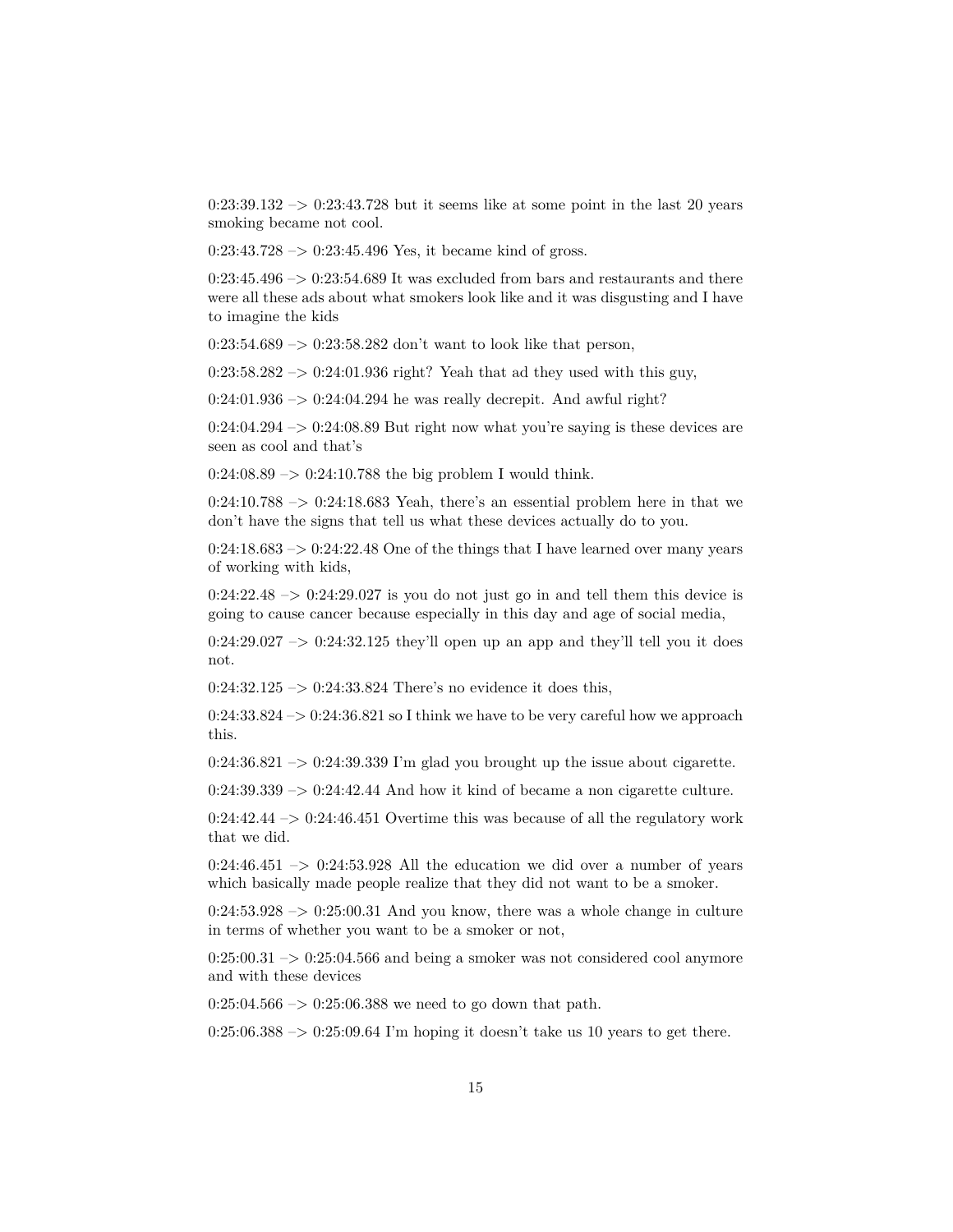$0:25:09.64 \rightarrow 0:25:13.895$  Because at this point I cannot take that man,

 $0:25:13.895 \rightarrow 0:25:19.2$  you know, with a hole in their throat or the woman with a heart problem and say,

 $0:25:19.2 \rightarrow 0:25:21.098$  hey, if you use this device,

 $0:25:21.098 \rightarrow 0:25:27.253$  this is what's going to happen to you because I don't have the signs supporting that message.

 $0:25:27.253 \rightarrow 0:25:31.968$  So we have to base it on evidence that we know from preclinical models,

 $0:25:31.968 \rightarrow 0:25:38.319$  especially for nicotine. And there is so much evidence of the damage that nicotine can do,

 $0:25:38.319 \rightarrow 0:25:41.789$  after long term exposure from a lot of animal models.

 $0:25:41.789 \rightarrow 0:25:45.271$  Nicotine, especially in the adolescent brain,

 $0:25:45.271 \rightarrow 0:25:49.934$  the brain is not only known to be highly sensitive to the effects of nicotine,

 $0:25:49.934 \rightarrow 0:25:52.547$  which means you get addicted more easily

 $0:25:52.547 \rightarrow 0:25:55.406$  but nicotine is also a neurotoxin in adolescence,

 $0:25:55.406 \rightarrow 0:25:58.577$  so it can cause cognitive changes it can.

 $0:25:58.577 \rightarrow 0:26:01.5$  It has been shown to cause epigenetic changes,

 $0:26:01.5$  ->  $0:26:06.972$  especially in genes that are involved in things like asthma and anxiety and depression.

 $0:26:06.972 \rightarrow 0:26:12.38$  So there is a lot of evidence that we have from animal data that we need to find a way

 $0:26:12.38 \rightarrow 0:26:17.52$  of transforming that into public messages and conveying that to youth and parents,

 $0:26:17.52 \rightarrow 0:26:21.298$  it's very difficult to motivate kids to quit using anything.

 $0:26:21.298 \rightarrow 0:26:24.458$  And we have a very tough battle on our hands here.

 $0:26:24.458 \rightarrow 0:26:26.067$  Yeah, I just think about,

 $0:26:26.067 \rightarrow 0:26:28.792$  you know the long history of marijuana use,

 $0:26:28.792 \rightarrow 0:26:33.315$  and certainly nobody ever thought that was good for adolescent brains.

 $0:26:33.315 \rightarrow 0:26:35.791$  But that probably isn't enough to know,

 $0:26:35.791 \rightarrow 0:26:37.96$  especially convince your peers. Saying,

0:26:37.96 –> 0:26:40.066 it's no big deal, blah blah blah.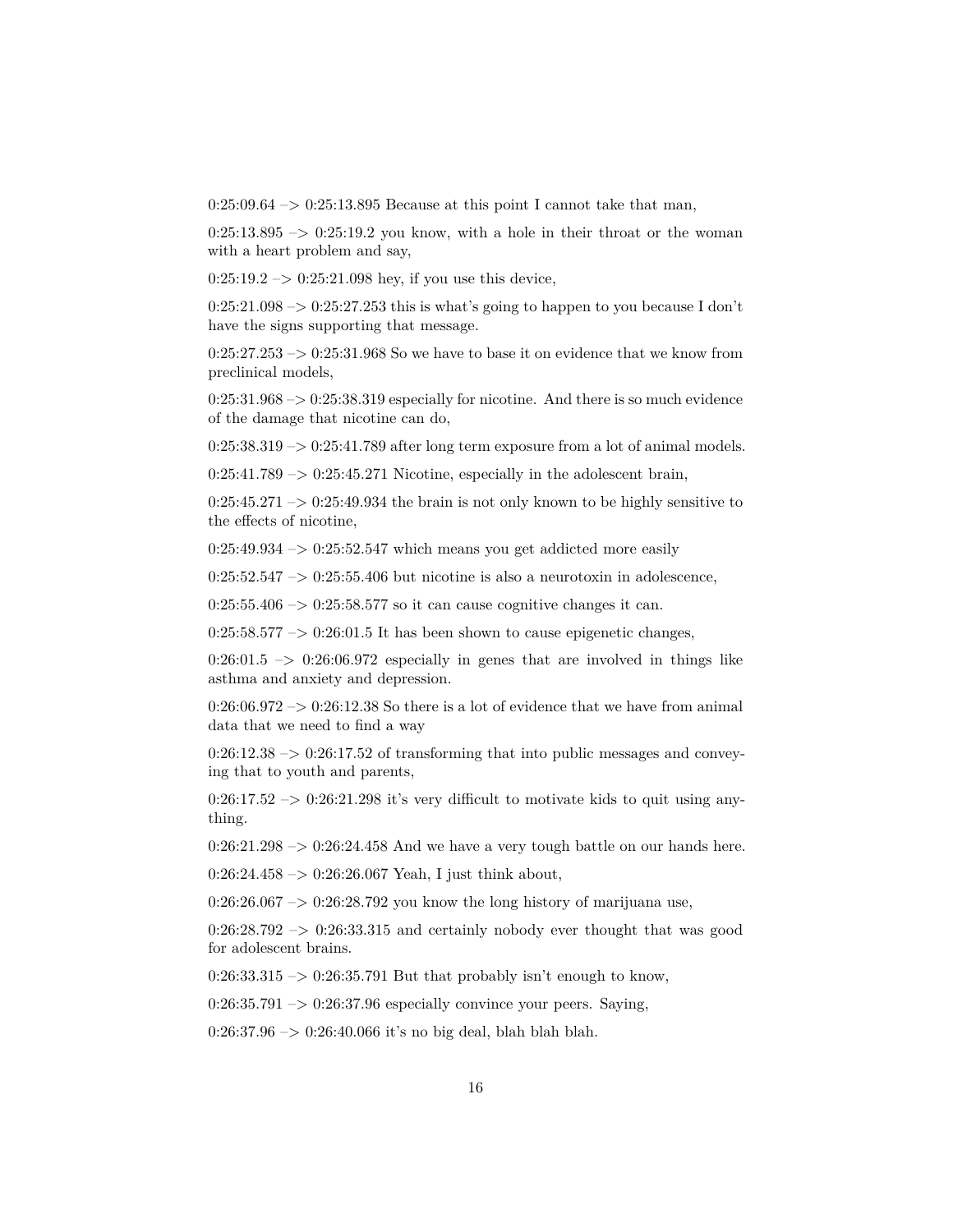$0:26:40.066 \rightarrow 0:26:41.923$  Who are going to believe right?

 $0:26:41.923 \rightarrow 0:26:44.029$  And on that note, I will say that

 $0:26:44.029 \rightarrow 0:26:48.622$  a lot of people are also using these devices for administering marijuana.

 $0:26:48.622 \rightarrow 0:26:50.422$  In fact,

 $0:26:50.422 \rightarrow 0:26:52.594$  if you've heard about it recently,

 $0:26:52.594 \rightarrow 0:27:03.205$  the lung inflammatory conditions that were being observed and the deaths that we've had ,very unfortunate deaths we've had in the US over the past year have been related to

 $0:27:03.205 \rightarrow 0:27:07.488$  black market use of these devices is what the CDC is telling us now,

 $0:27:07.488 \rightarrow 0:27:16.299$  and potentially could be related to the use of things like marijuana and other compounds that might be in the solution like vitamin E acetate.

 $0:27:16.299 \rightarrow 0:27:26.929$  I don't quite understand how vitamin E acetate and I've had conversations about this with a lot of my chemistry friends and trying to understand why it would cause the

 $0:27:26.929 \rightarrow 0:27:29.46$  kind of damage that they are observing,

 $0:27:29.46 \rightarrow 0:27:37.811$  but that seems to be the culprit that has been found in many E liquids that are associated with these lung inflammatory conditions.

 $0:27:37.811 \rightarrow 0:27:44.582$  So I think the other message to really get out there is tell people don't change these devices,

 $0:27:44.582 \rightarrow 0:27:46.542$  use them if you're using them,

 $0:27:46.542 \rightarrow 0:27:49.4$  use them as they are available on the market.

 $0:27:49.4 \rightarrow 0:27:53.163$  Because at least there is some control over what goes into them,

 $0:27:53.163 \rightarrow 0:27:56.288$  even though they're not technically regulated as yet.

 $0:27:56.288 \rightarrow 0:28:03.526$  The companies have a certain degree of responsibility to try to make sure that they have good products that go in there,

 $0:28:03.526 \rightarrow 0:28:05.667$  but don't use black market products.

 $0:28:05.667 \rightarrow 0:28:09.663$  And does the black market include those vape shops you see everywhere,

 $0:28:09.663 \rightarrow 0:28:10.878$  or is that safer?

 $0:28:10.878 \rightarrow 0:28:13.193$  The vape shops are not black market

 $0:28:13.193 \rightarrow 0:28:15.451$  The vape shops actually have licenses,